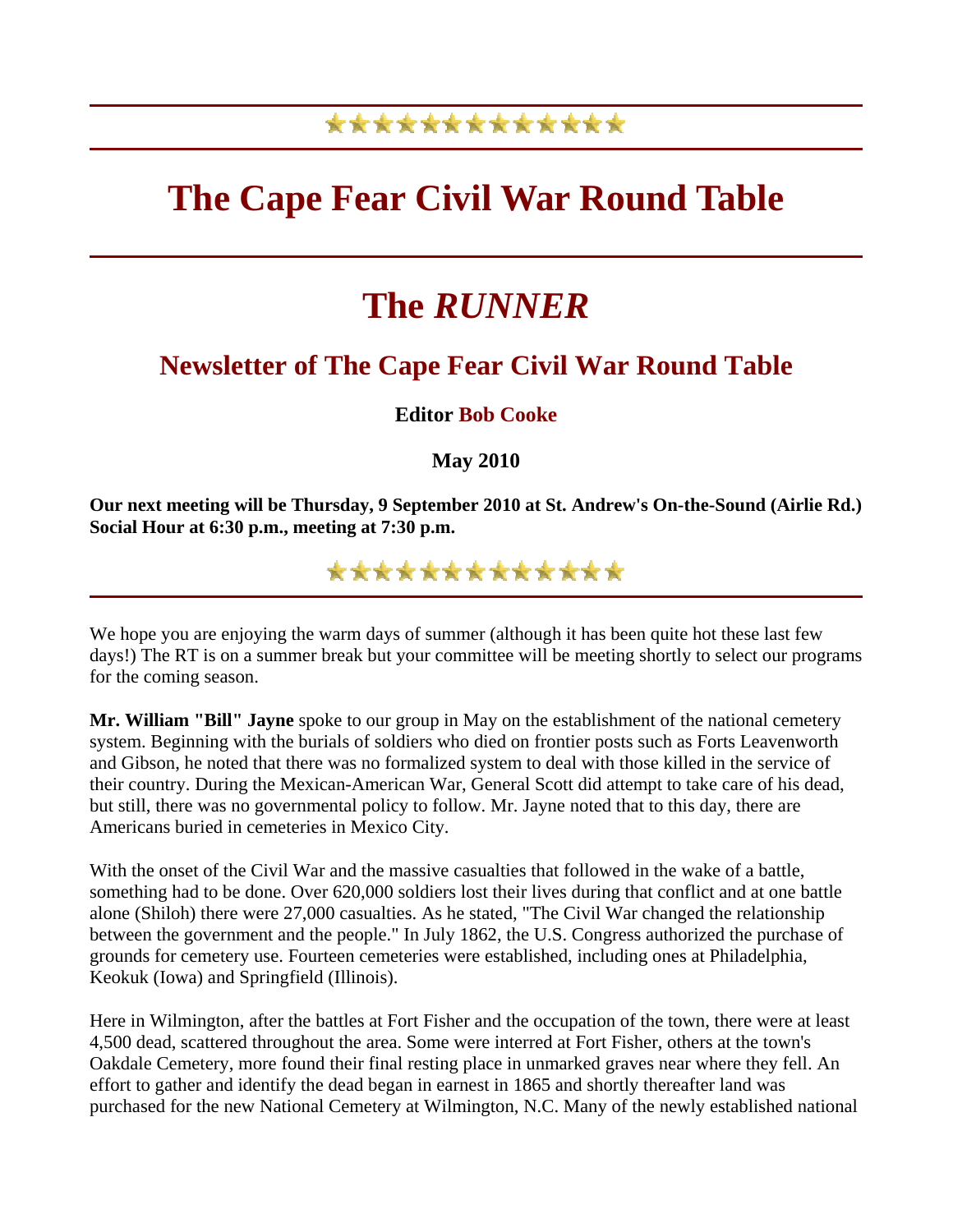cemeteries were located on battlefields or prison camps and by 1870, there were seventy cemeteries holding nearly 300,000 soldier's graves. Of that number, nearly half (144,000) were unknowns.

The Wilmington National Cemetery was bought early in 1867 from Isaac D. Ryttenburg for \$2,000. Burials began almost immediately; graves were sodded, wooden crosses placed and a caretaker's lodge was built. Of the 2,059 soldiers buried there, 604 were known to be white, over 1,200 are unknowns, 12 sailors, seventy-one known blacks and 138 unknown black soldiers lie at rest within the five acre compound. At least 72 of those men are known to have been in the infamous Andersonville prison. There are no (known) Confederate dead in the cemetery; the national cemeteries were only to hold Union dead, not Confederates. Immediately after the war, those men would have to be cared for by their relatives; this policy has since changed.

Mr. Jayne then went on to give a history of the cemetery (in 1881, 50 bodies were removed from Fort Fisher to Wilmington, in 1882, 2 African-American soldiers came from Burgaw). In the 1930s, the national cemetery system was expanded due to the aging WWI veterans and many new cemeteries were added: Fort Snelling (Minnesotta), Long Island (N.Y.), Baltimore, Fts, Bliss, Sam Houston, Rosecrans and at the Golden Gate. After WWII, another expansion was required due to the many dead returning to their native soil. Bringing us up to date, Bill told us that the largest veteran areas in the country have been identified and expansion of those cemeteries begun. In theses regions- Chicago, Northern California, South Florida, Cleveland, Detroit, Pittsburgh, Dallas, Seattle, Albany (N.Y.) and Oklahoma City the Veteran's Administration will adhere to the mission of the National Cemetery Administration: "To honor veterans with final resting places in national shrines and with lasting tributes that commemorate their service to our nation."

#### **This just in!**

"Statshot: Numbers that shaped the era.

Within a year of passage of the National Cemetery Act of 1862, 14 cemeteries were established for Union soldiers. By 1870, there were 73 burial grounds. Virginia is home to the most Civil War era national cemeteries, with 14- including Arlington national Cemetery, the resting place of 16,000 Union and 482 Confederate soldiers. The smallest national cemetery established before the war's end was Ball's Bluff, in Leesburg, Va., the final resting place of 54 soldiers. Vicksburg National Cemetery is the largest established during the war; it holds 17,077 Union soldiers, 12,909 of whom are unidentified, and 2 Confederate soldiers. [Civil War Times, June 2010].

#### **Raffle Winners**

*More Civil War Curiosities*- **Ed Mahony** *Glory Road*- **Rich Triebe** *Murder Most Confederat*e- **Tim Barton** *Cold Mountain*- **Dick Covell** *Phantom Army of the Civil War*- **John Bolger** *The Battles of East Cavalry Field*- **Ed Gibson** And the Grand Prize Winner of *Arms Maker to the Confederacy*: **Gary Henderson!**